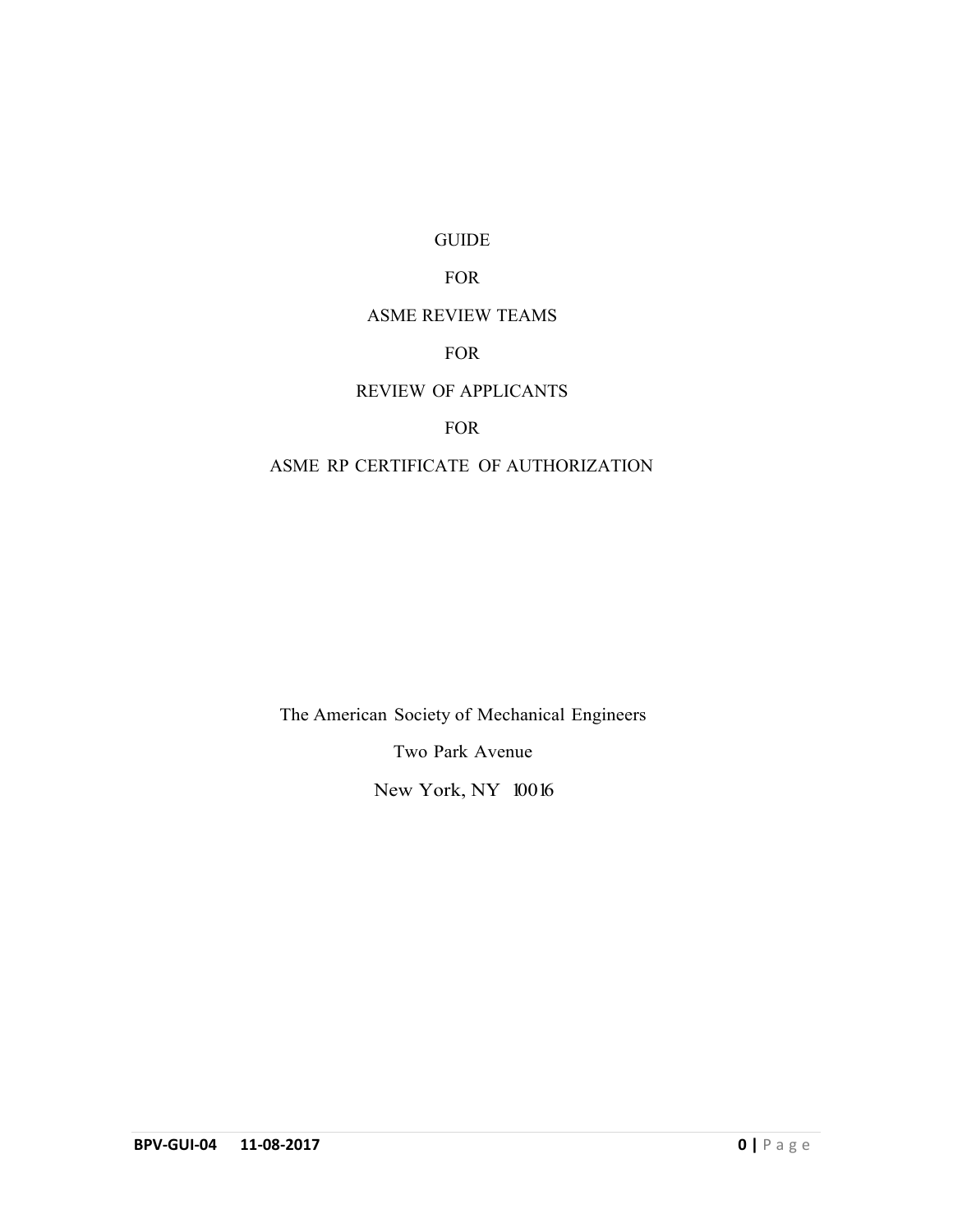# **INTRODUCTION**

This Guide is prepared for the use of ASME Review Teams. It is not intended to replace or interpret the requirements of the ASME Boiler and Pressure Vessel Code (B&PVC).

In addition, to assist the ASME Review Team, this Guide will be provided to Applicants for ASME Certificates of Authorization for their use in cross referencing the paragraphs in their Quality Control (QC) Manual with the applicable control requirements of the Code, and as a guide as to what is expected for a demonstration of the QC System.

This Guide is based on Section X of the B&PVC. The Guide is subject to revision based on changes made in the aforementioned Sections in the B&PVC.

A Review must cover a QC Manual and its implementation. It is recognized that the scope of work, QC Manual, and Manual implementation will vary from Applicant to Applicant. Therefore, the ASME Review Teams are advised that all aspects of this Guide may not apply and that this Guide may not outline all possible aspects of each Review. The Manual need not follow the format of this Guide.

Questions of possible need for Code interpretation raised by Review Teams shall be submitted to the ASME Director, Accreditation and Certification. When a request for an interpretation is to be submitted by an Applicant, the Team Leader shall advise the Applicant that all such inquiries must be submitted to the Secretary, Boiler and Pressure Vessel Committee, and that a copy of the inquiry and reply should be provided by the inquirer to the Applicantʹs Authorized Inspection Agency and cognizant Jurisdiction, if appropriate.

Suggestions for revisions or clarification to this Guide should be directed to the ASME Director, Accreditation and Certification.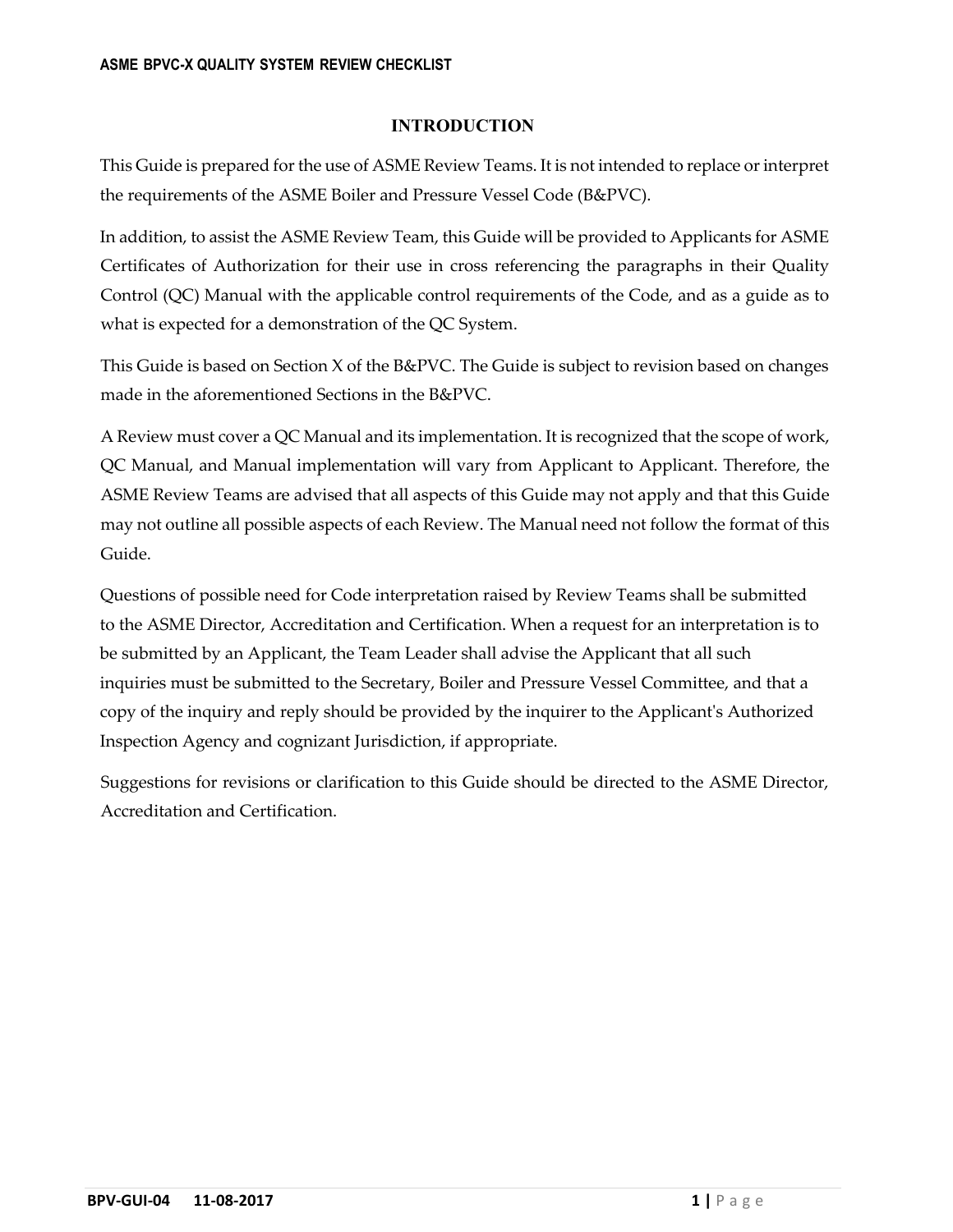# **ASME BPVC-X QUALITY SYSTEM REVIEW CHECKLIST REVIEW DEMONSTRATION**

The purpose of the Review Demonstration is to evaluate the Applicantʹs Quality Control System (QCS) and its implementation. For evaluation of the QCS, the Applicant must demonstrate to current Code rules sufficient administrative and fabrication functions of the QCS to show that they have the knowledge and ability to produce the Code items typical of those covered by the QCS. It is expected that fabrication functions be demonstrated using typical Code work. However they may be demonstrated using current work, a mock‐up, or a combination of the two. Any current Code work ongoing at the time of the joint review is subject to the Teamʹs review.

While the Applicant must address each element of the Code in the QCS, the Applicant need only demonstrate those elements within the intended scope of activities that apply to their program.

Demonstration Item1: An Applicant for a single Certificate must demonstrate on an item or items that will be fabricated for the requested type and scope of Certificate of Authorization. The demonstration must be an implementation of ALL aspects of the QC System and shall include a demonstration of actual lamination method.

For Applicants requesting multiple class RP stamps, it is necessary to have a demonstration item or items with design calculations for each RP Class (except Class I). An item or items fabricated to each one of the requested class Certificates shall be used as the demonstration item (except Class II). However, if the demonstration item or items is not to the most stringent Code requirements, the Applicant must provide additional calculations or another documentation package that contains Code calculations to the most stringent Code requirements and administrative documentation to sufficiently demonstrate compliance with all aspects of the companyʹs QC System.

For example, an Applicant for RP Class I and II Certificates could demonstrate their QCS on a Class I pressure vessel including design. However, due to the nature of Section X Class II requirements, in addition to the Class I demonstration, an Examination and Inspection Plan and Manufacturerʹs Design Report with supporting User Design Specification in accordance with Section X Class II shall be prepared and presented. Certification of the Design documents by an Engineer meeting the criteria as defined in Section X Class II shall also be demonstrated. Inaddition, since there are 4 fabrication methods for Class I and 2 for Class II and 1for Class III, the demonstration item or items shall also demonstrate the QCS for any of the fabrication methods to be used for a RP Class I, II or III certificate.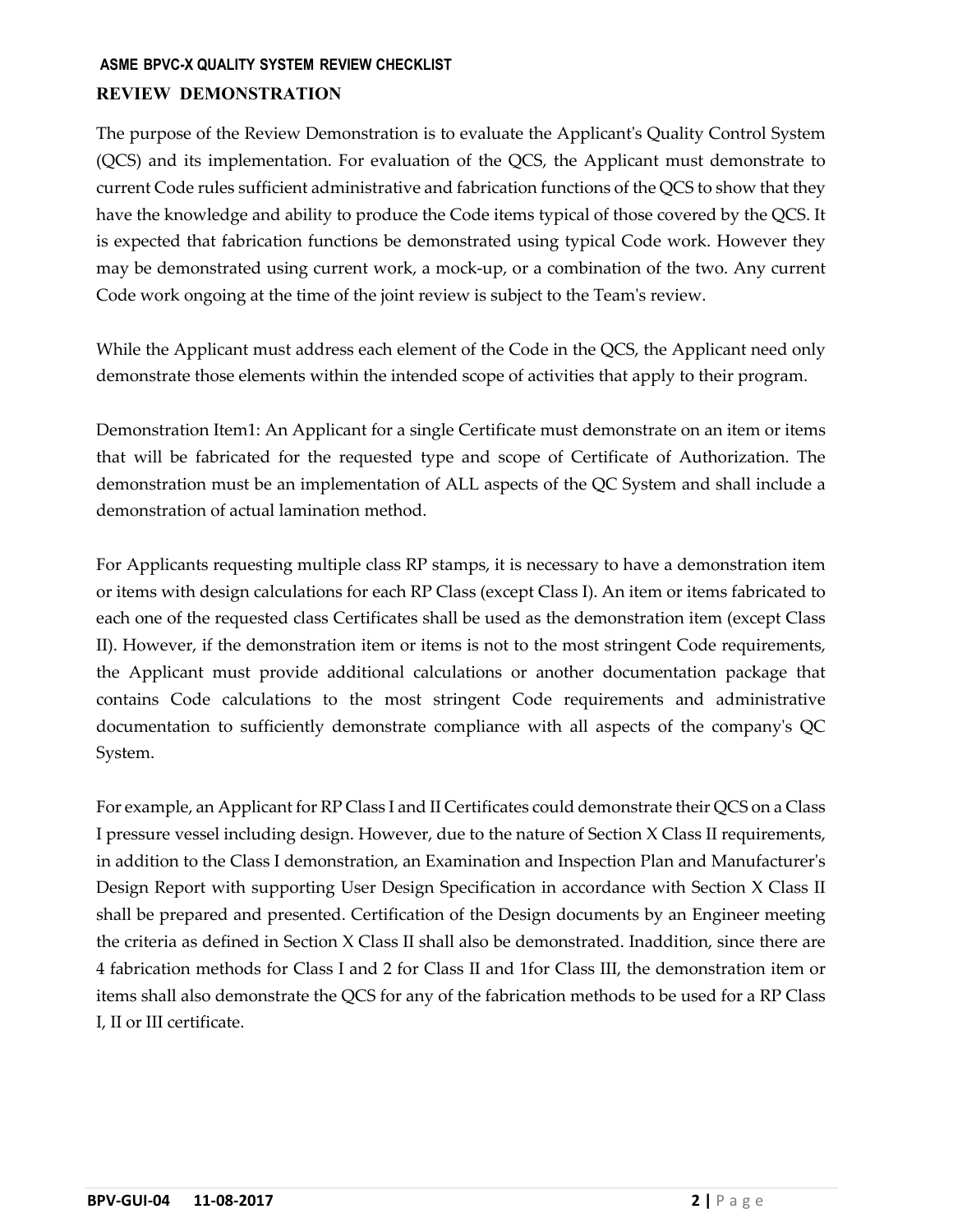If computer calculations are to be used, the Applicant shall demonstrate that the computer program has the capability of producing acceptable calculations.

If the demonstration item or items is based upon current work that is being fabricated to a previous Code edition, the Applicant shall address changes in the Code that would require different actions in the demonstrations to be in compliance with the current Code.

The demonstration item or items shall be based on the latest Code Edition in effect at the time a complete Application is received by ASME.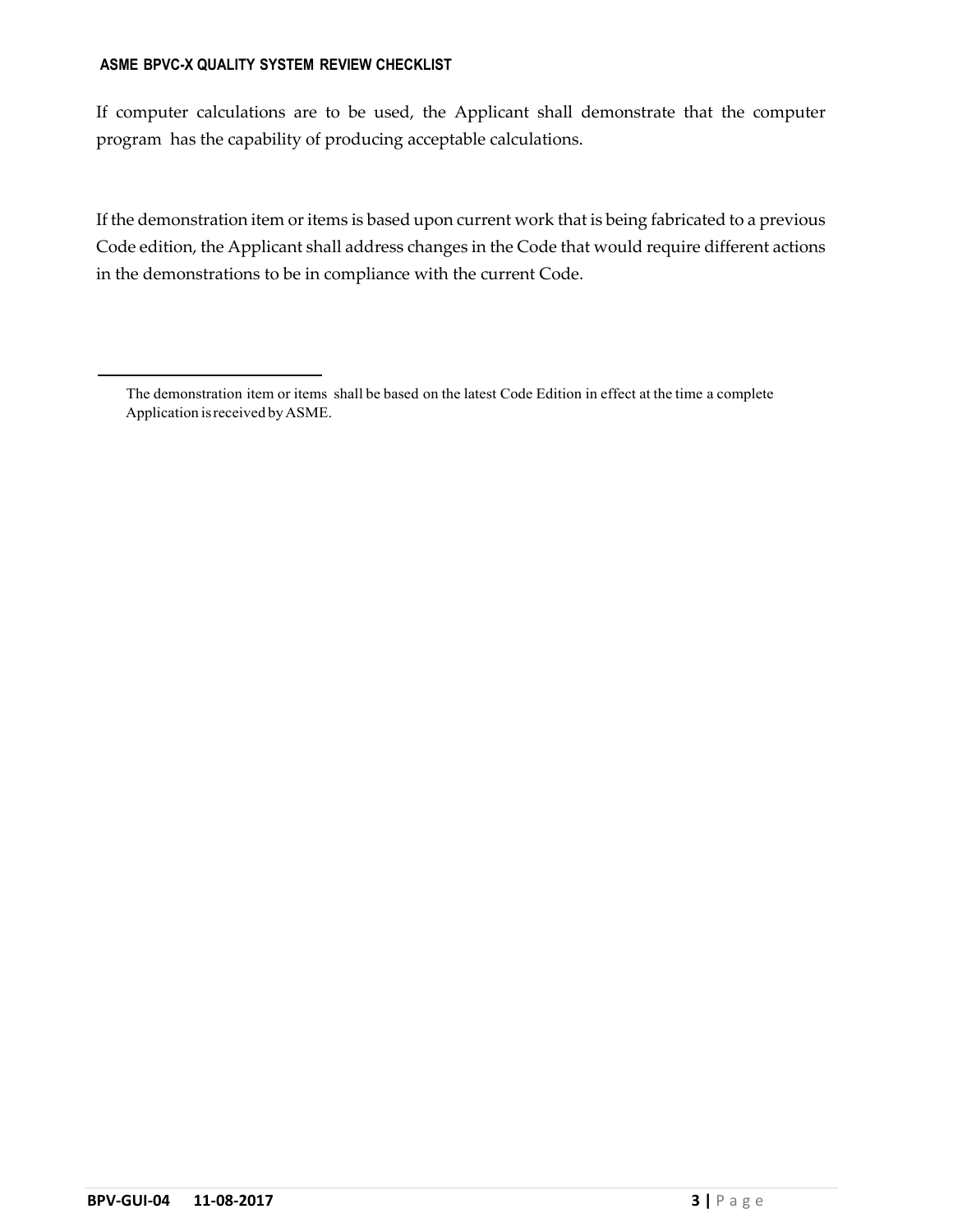| Quality Element and Sub-elements |                                                                                                                                                                                                                | QC Manual<br>References |
|----------------------------------|----------------------------------------------------------------------------------------------------------------------------------------------------------------------------------------------------------------|-------------------------|
|                                  | 1. General Quality Control System Requirements                                                                                                                                                                 |                         |
| a.                               | QC System is documented in detail in a QC Manual<br>that addresses all requirements of the applicable Code<br>Section and includes:                                                                            |                         |
|                                  | i. a cover sheet that contains the company name<br>and physical address as it will appear on the<br>requested Certificate of Authorization                                                                     |                         |
|                                  | Note: The cover sheet may also contain the<br>effective date of the QC Manual, mailing address,<br>phone number or other information desired by the<br>Certificate Holder or Applicant.                        |                         |
| ii.                              | a brief description of the products being<br>fabricated and/or work being accomplished<br>under the Code including applicability of QC<br>System to shop activities, field activities or<br>both;              |                         |
| iii.                             | control features to demonstrate Code compliance;                                                                                                                                                               |                         |
|                                  | iv. Manual revision control system;                                                                                                                                                                            |                         |
|                                  | v. provision for review and approval of QC<br>Manual to maintain it current;                                                                                                                                   |                         |
|                                  | vi. provision for submittal of QC Manual revisions to<br>the Authorized Inspector (Al) for acceptance prior<br>to implementation including timely updating of<br>all copies to reflect accepted revisions; and |                         |
|                                  | vii. provisions for the custody and control of the<br>Certification Mark to prevent loss or unauthorized<br>use.                                                                                               |                         |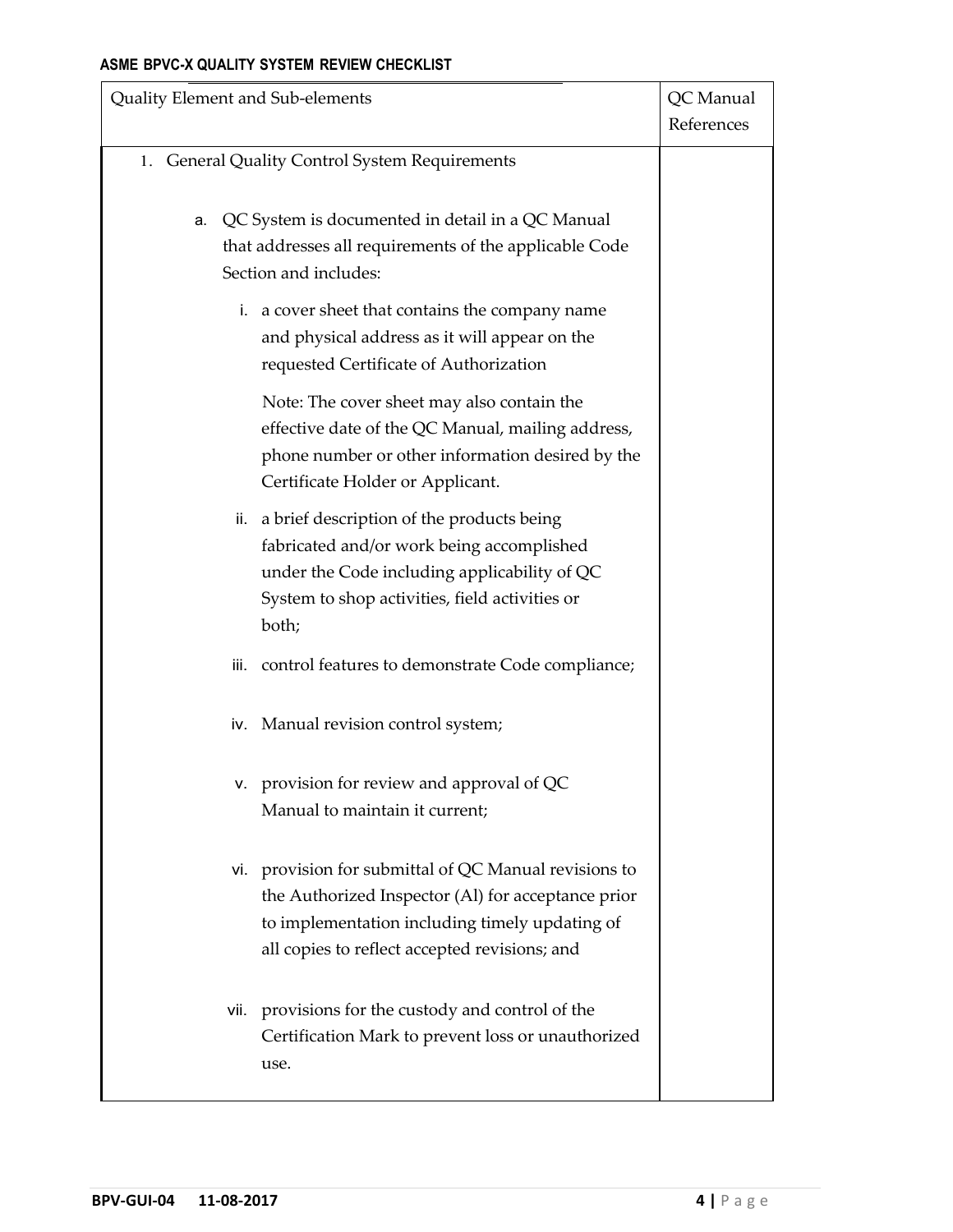| Quality Element Sub-elements<br>and                                                                                                                                                                                                                                                                                                                                          | QC Manual<br>References |
|------------------------------------------------------------------------------------------------------------------------------------------------------------------------------------------------------------------------------------------------------------------------------------------------------------------------------------------------------------------------------|-------------------------|
| b. In the case where the QC Manual exists in more than<br>one language, at least one version is in English and<br>identified as the authoritative version.<br>c. Note: A glossary of terms is desirable from the<br>standpoint of clarity if abbreviated titles of personnel<br>and control documents are used throughout the QC<br>Manual. This, however, is not mandatory. |                         |
| 2. Authority and Responsibility                                                                                                                                                                                                                                                                                                                                              |                         |
| The authority and responsibility for QC by<br>а.<br>management is documented.                                                                                                                                                                                                                                                                                                |                         |
| Note: In practice, a Statement of Policy and Authority<br>must be signed by a senior company official<br>responsible for Code activities (e.g., President, Vice<br>President, Plant Manager, etc.).                                                                                                                                                                          |                         |
| b. The authority and responsibility of those in charge of<br>the QC System are clearly established and<br>documented.                                                                                                                                                                                                                                                        |                         |
| c. Persons performing QC functions have sufficient and<br>well defined responsibility, the authority, and the<br>organizational freedom to identify quality control<br>problems and to initiate, recommend and provide<br>solutions.                                                                                                                                         |                         |
| Organization<br>3.                                                                                                                                                                                                                                                                                                                                                           |                         |
| An organization chart showing the relationship<br>а.<br>between management and engineering, purchasing,<br>manufacturing, production, field assembling, field<br>construction, inspection and quality control, as<br>applicable, exists and reflects the actual organization.                                                                                                |                         |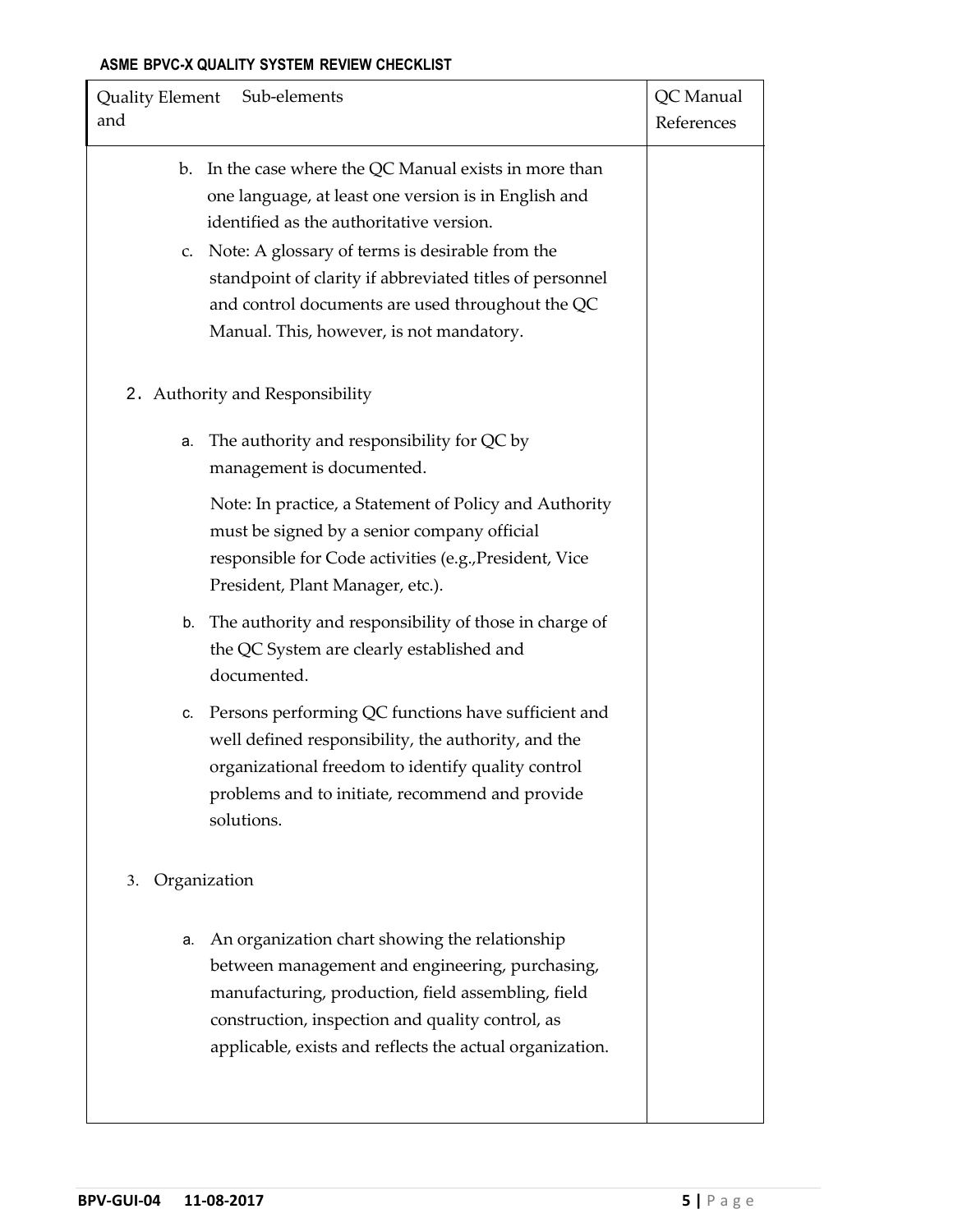| Quality Element and Sub-elements                            | QC Manual  |
|-------------------------------------------------------------|------------|
|                                                             | References |
|                                                             |            |
| Note: The purpose of this chart is to identify and          |            |
| associate the various organizational groups with the        |            |
| particular function for which they are responsible. The     |            |
| Code does not intend to encroach on the Certificate         |            |
| Holder's right to establish and, from time to time, alter   |            |
| whatever form of organization the Certificate Holder        |            |
| considers appropriate for their Code work.                  |            |
|                                                             |            |
|                                                             |            |
| 4. Drawings, Design Calculations, and Specifications        |            |
|                                                             |            |
| a. Procedures exist which assure that the latest applicable |            |
| drawings, design calculations, specifications<br>and        |            |
| instructions, required by the Code, as well as authorized   |            |
| changes, are<br>used for<br>manufacture, assembly,          |            |
| examination, inspection and testing. Procedures include     |            |
| provision for:                                              |            |
|                                                             |            |
| b. review of customer supplied documents for Code           |            |
| compliance;                                                 |            |
|                                                             |            |
| the preparation, review, approval and distribution<br>c.    |            |
| of drawings, calculations, and specifications;              |            |
|                                                             |            |
| [Applicable to RP Class II and Ill only] use of the<br>d.   |            |
| user's Certified Design Specification including             |            |
| authorized changes;                                         |            |
| [Applicable to RP Class II only] providing the<br>е.        |            |
| Manufacturer's Certified Design Report including            |            |
|                                                             |            |
| authorized changes;                                         |            |
| [Applicable to RP Class II only] certification of<br>f.     |            |
| Design Specification and Design Report by an                |            |
| engineer meeting the criteria defined in Section X          |            |
| <b>RD-11</b>                                                |            |
|                                                             |            |
|                                                             |            |
|                                                             |            |
|                                                             |            |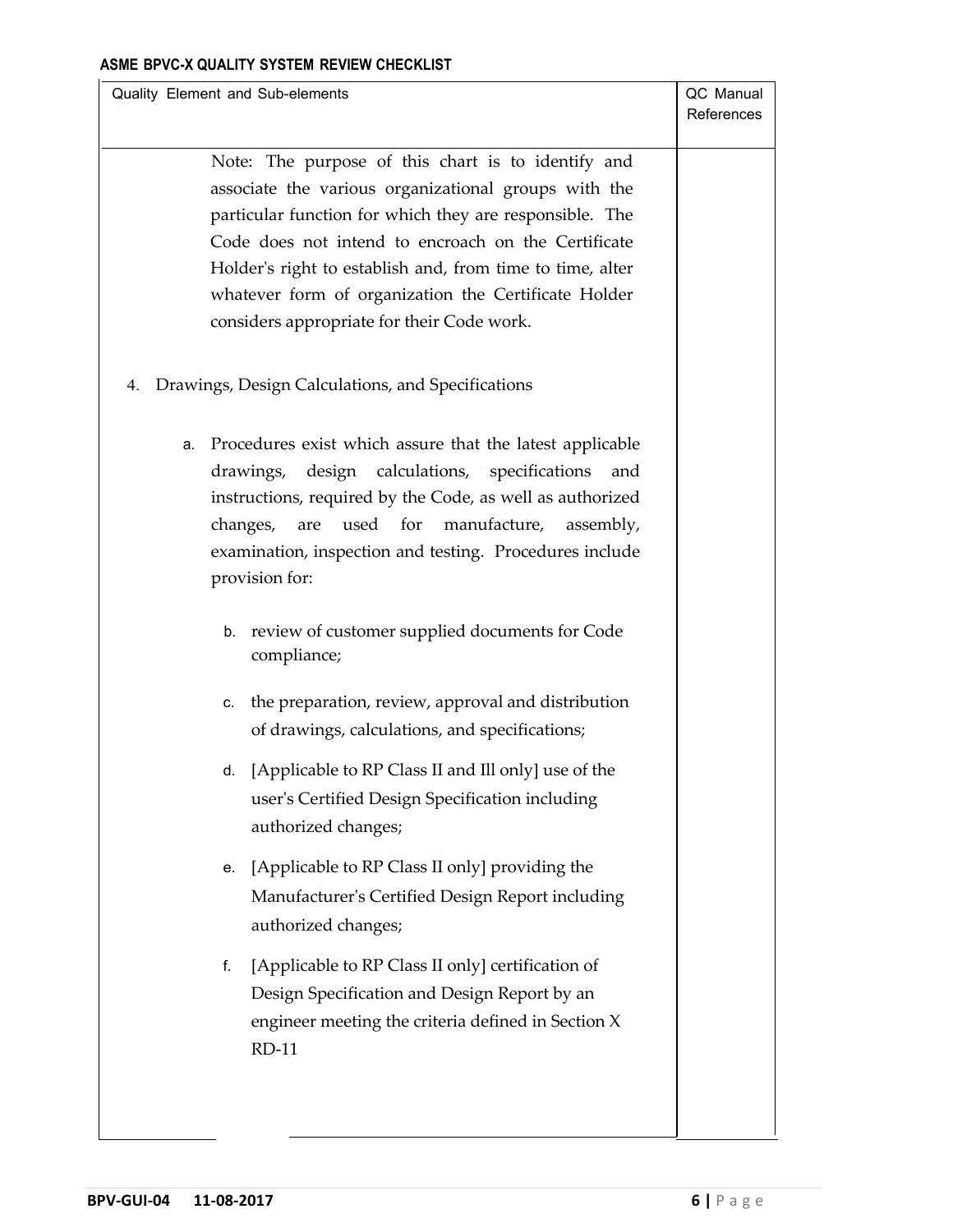| Quality Element and Sub-elements                                                                     |                                                                                                                                                                                                              | QC Manual<br>References |
|------------------------------------------------------------------------------------------------------|--------------------------------------------------------------------------------------------------------------------------------------------------------------------------------------------------------------|-------------------------|
| 5. Design Qualification (Class land Class III)                                                       |                                                                                                                                                                                                              |                         |
| Inspector (AI) prior to production fabrication.                                                      | A production prototype qualification vessel shall be fabricated and<br>subjected to the following tests which shall be documented on the<br>quality control manual forms and accepted by the Authorized      |                         |
| i. Vessel thickness<br>ii. Weight of resin and fiber<br>iii. Vessel weight<br>iv. Visual examination | a. Qualification checks and examinations including:                                                                                                                                                          |                         |
| b. A Barcol hardness test for resin cure.                                                            |                                                                                                                                                                                                              |                         |
| C.<br>Designer.                                                                                      | A volumetric expansion test to verify the laminates used have<br>a modulus of elasticity within the range specified by the                                                                                   |                         |
|                                                                                                      | d. A cyclic pressure plus hydrostatic qualification pressure test<br>to demonstrate acceptable life and design pressure.                                                                                     |                         |
| е.<br>pressure. (Class I)                                                                            | A hydrostatic qualification pressure test (Class I) or a<br>hydrostatic burst pressure test (Class III) to determine design                                                                                  |                         |
| f.<br>I)                                                                                             | Suitable tests, utilizing loads simulating the expected loadings of<br>vessels subject to bending and shearing caused by any expected<br>combinations of loadings listed in the Design Specification. (Class |                         |
| g.<br>elevated temperatures. (Class III)                                                             | A temperature creep test to determine design adequacy at                                                                                                                                                     |                         |
| h.<br>pressure when damaged. {Class III)                                                             | A flaw test to determine capability to withstand the design                                                                                                                                                  |                         |
| i.                                                                                                   | A permeability test to determine permeation rates on vessels<br>with non-metallic liners or welded metallic liners. (Class III)                                                                              |                         |
| j.<br>{Class III)                                                                                    | A leak test on the completed vessel to determine tightness.                                                                                                                                                  |                         |
| k.<br>tightened. (Class III)                                                                         | A torque test to determine if the vessel nozzle will rotate when                                                                                                                                             |                         |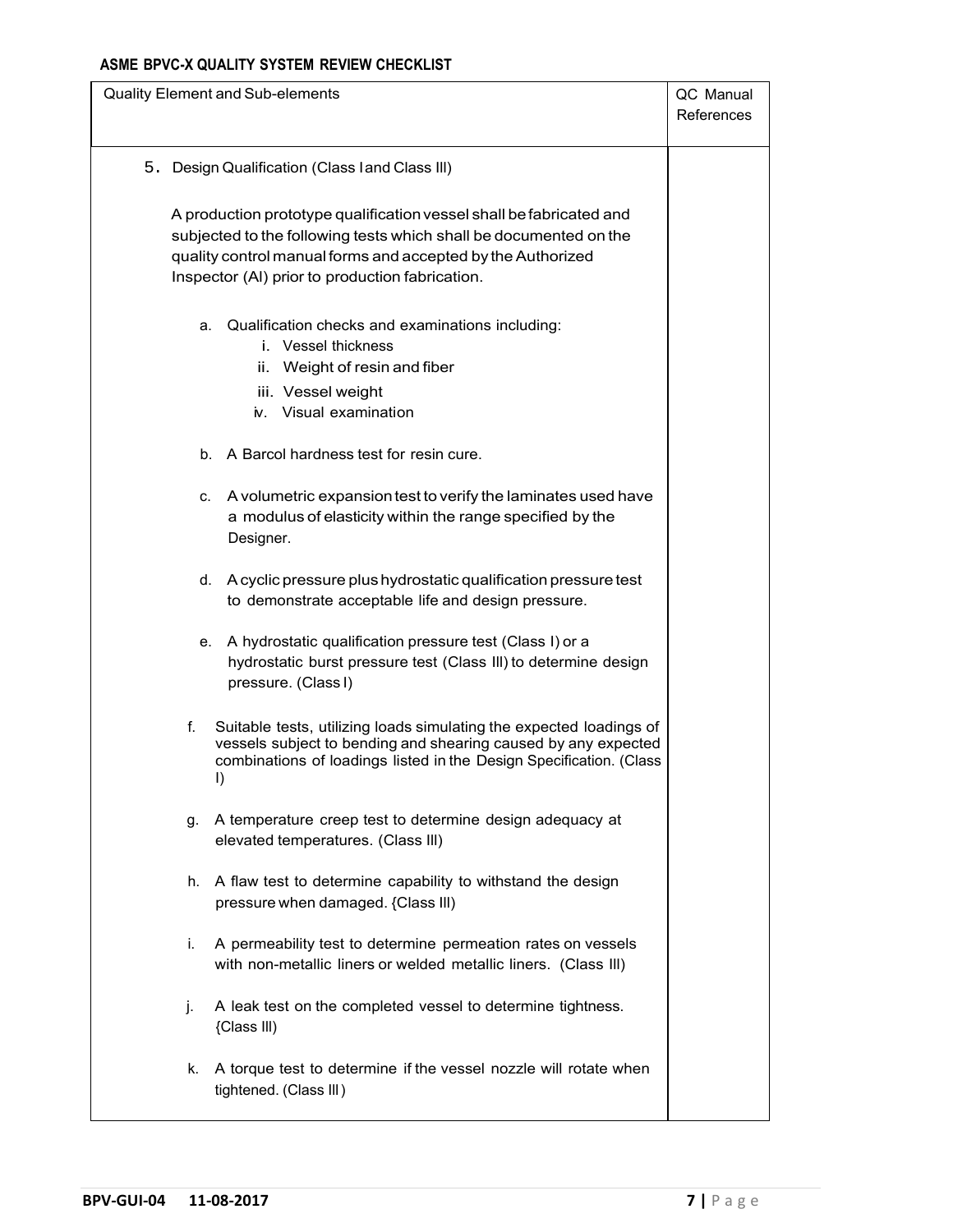| A penetration test to determine the ability of the vessel to<br>L.<br>withstand an armor piercing bullet without failure. {Class III)<br>m. An environmental test to determine if the cracks to the outer<br>protective coating will cause failure to the vessel wall when<br>subjected to chemical exposure. {Class III)<br>6. Production Flow and In-Plant Inspection and Check-Off<br>a. Fabrication operations, including examinations and bursting<br>test procedures (for RP Class III) are described in sufficient | QC Manual<br>References |
|---------------------------------------------------------------------------------------------------------------------------------------------------------------------------------------------------------------------------------------------------------------------------------------------------------------------------------------------------------------------------------------------------------------------------------------------------------------------------------------------------------------------------|-------------------------|
|                                                                                                                                                                                                                                                                                                                                                                                                                                                                                                                           |                         |
|                                                                                                                                                                                                                                                                                                                                                                                                                                                                                                                           |                         |
|                                                                                                                                                                                                                                                                                                                                                                                                                                                                                                                           |                         |
| detail to permit the Authorized Inspector {AI) to determine<br>at what stages specific inspections are to be performed.<br>Specifically:                                                                                                                                                                                                                                                                                                                                                                                  |                         |
| i. Provisions for the use of checklists, process sheets,<br>travelers, etc., for listing of examinations and tests to be<br>performed and for designation of inspection points;                                                                                                                                                                                                                                                                                                                                           |                         |
| ii. Such checklists, process sheets, travelers, etc. are made<br>available to the Authorized Inspector prior to the start of<br>fabrication; and                                                                                                                                                                                                                                                                                                                                                                          |                         |
| iii. A basic production flow diagram exists and includes in-<br>plant inspection and check-off points and means of<br>recording the same.                                                                                                                                                                                                                                                                                                                                                                                 |                         |
| Material test reports or certificates of compliance,<br>b.<br>examination reports, test records, and other fabrication<br>records are available to the Authorized Inspector.                                                                                                                                                                                                                                                                                                                                              |                         |
| Measures provide for transferring markings to assure<br>C.<br>traceability is maintained.                                                                                                                                                                                                                                                                                                                                                                                                                                 |                         |
| i. If a coded marking system is used, it is documented and<br>acceptable to the Authorized Inspector.                                                                                                                                                                                                                                                                                                                                                                                                                     |                         |
|                                                                                                                                                                                                                                                                                                                                                                                                                                                                                                                           |                         |
|                                                                                                                                                                                                                                                                                                                                                                                                                                                                                                                           |                         |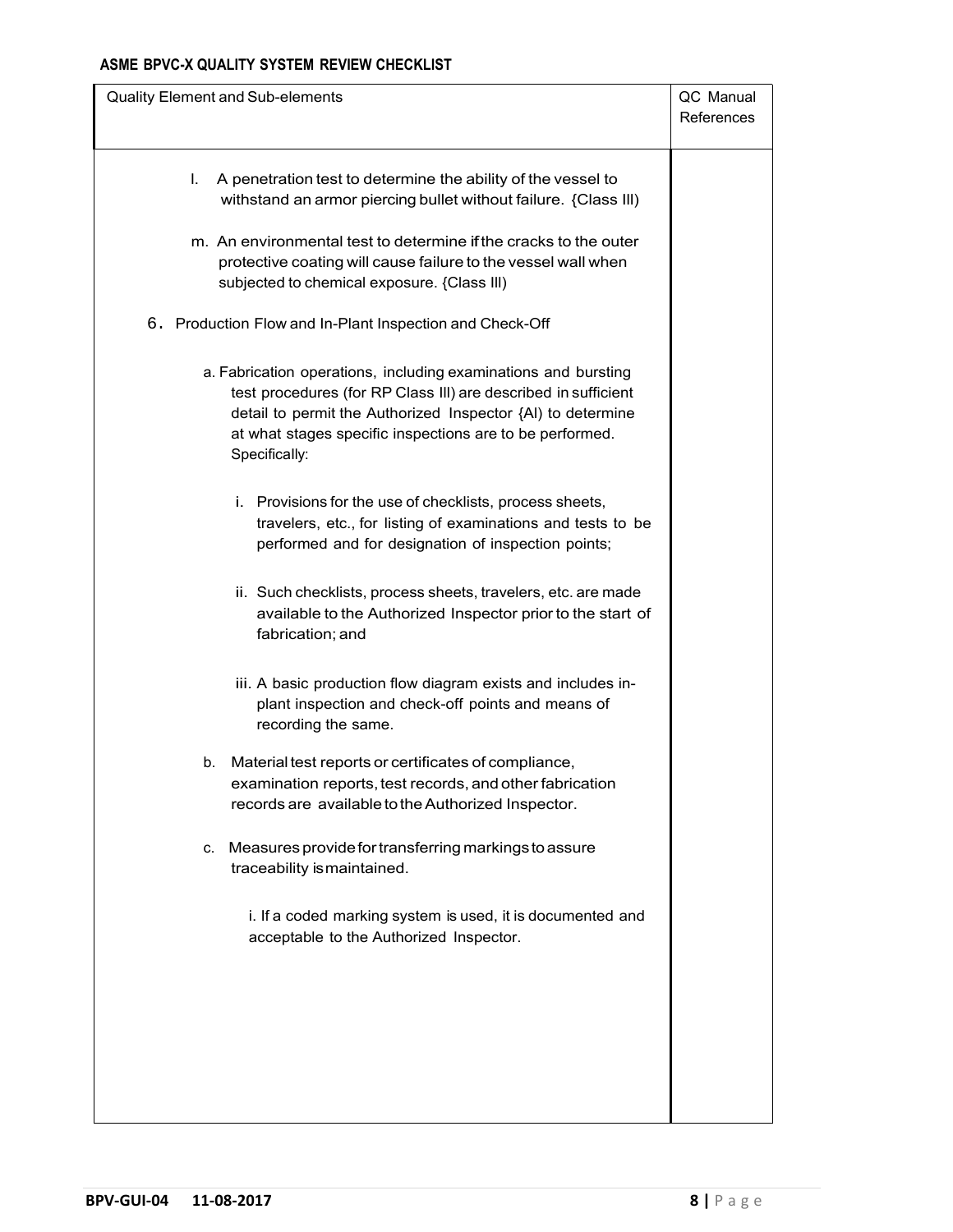| <b>Quality Element and Sub-elements</b>                                                                                                                                                                                  | QC Manual<br>References |
|--------------------------------------------------------------------------------------------------------------------------------------------------------------------------------------------------------------------------|-------------------------|
| d. Measures assure that the Authorized Inspector is informed<br>of approaching inspection points.                                                                                                                        |                         |
| e. Al concurrence is obtained for repairs to material or the vessel.                                                                                                                                                     |                         |
| f.<br>Measures are established to assure that a final inspection is<br>performed to assure all specified requirements have been<br>met prior to obtaining Al's concurrence for application of the<br>Certification Mark. |                         |
| Measures are established to provide for the preparation,<br>g.<br>certification, and distribution of the applicable Data<br>Reports.                                                                                     |                         |
| h.<br>Measures are established to control field activities.<br>when applicable.                                                                                                                                          |                         |
| Note: Procedures should fully describe AI coverage of ASME<br>Code work on all shifts.                                                                                                                                   |                         |
| i. Resin storage and handling                                                                                                                                                                                            |                         |
| Resin mixing procedures are specified; and<br>i.                                                                                                                                                                         |                         |
| Measures are established covering storage, issuance,<br>ii.<br>handling, and disposal or resins, catalysts, fillers,<br>pigments or cements.                                                                             |                         |
| j. Assembling and bonding<br>Procedures exist covering:<br>i.                                                                                                                                                            |                         |
| 1. assembly and fit-up of the pressure vessel<br>and parts; and                                                                                                                                                          |                         |
| 2. secondary-bonding of components                                                                                                                                                                                       |                         |
| k. The program includes measures established to ensure the<br>qualification of all procedure specifications to be used during<br>the fabrication process.                                                                |                         |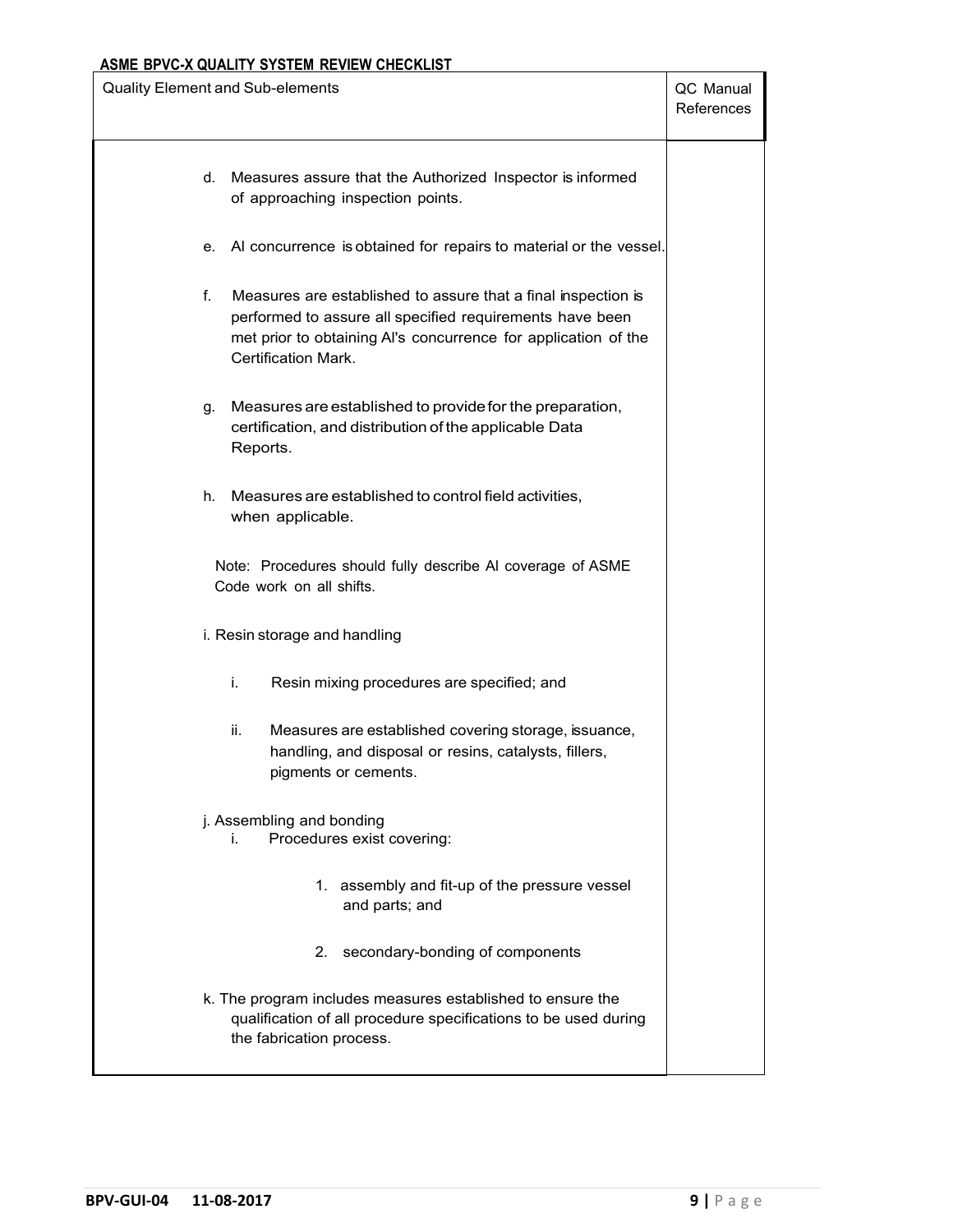| Quality Element and Sub-elements                                                                                                                                     | QC Manual<br>References |
|----------------------------------------------------------------------------------------------------------------------------------------------------------------------|-------------------------|
| I.<br>Provide for in-process inspection or monitoring, or both, as<br>appropriate for activities affecting quality including:                                        |                         |
| i. Inspection and distribution of received materials                                                                                                                 |                         |
| ii. Laminate reinforcement sequence                                                                                                                                  |                         |
| iii. Component fabrication                                                                                                                                           |                         |
| iv. Assembly procedures                                                                                                                                              |                         |
| v. Laminate imperfections are within tolerances                                                                                                                      |                         |
| vi. Control of resin handling and cure                                                                                                                               |                         |
| m. Tests are performed in accordance with specified, written test<br>procedures or other appropriate documents approved by the<br>designated organization including: |                         |
| Resin cure<br>i.                                                                                                                                                     |                         |
| ii. Dimension and laminate thickness                                                                                                                                 |                         |
| iii. Laminate mechanical properties                                                                                                                                  |                         |
| iv. Reinforcement control                                                                                                                                            |                         |
| v. Laminate imperfections                                                                                                                                            |                         |
|                                                                                                                                                                      |                         |
|                                                                                                                                                                      |                         |
|                                                                                                                                                                      |                         |
|                                                                                                                                                                      |                         |
|                                                                                                                                                                      |                         |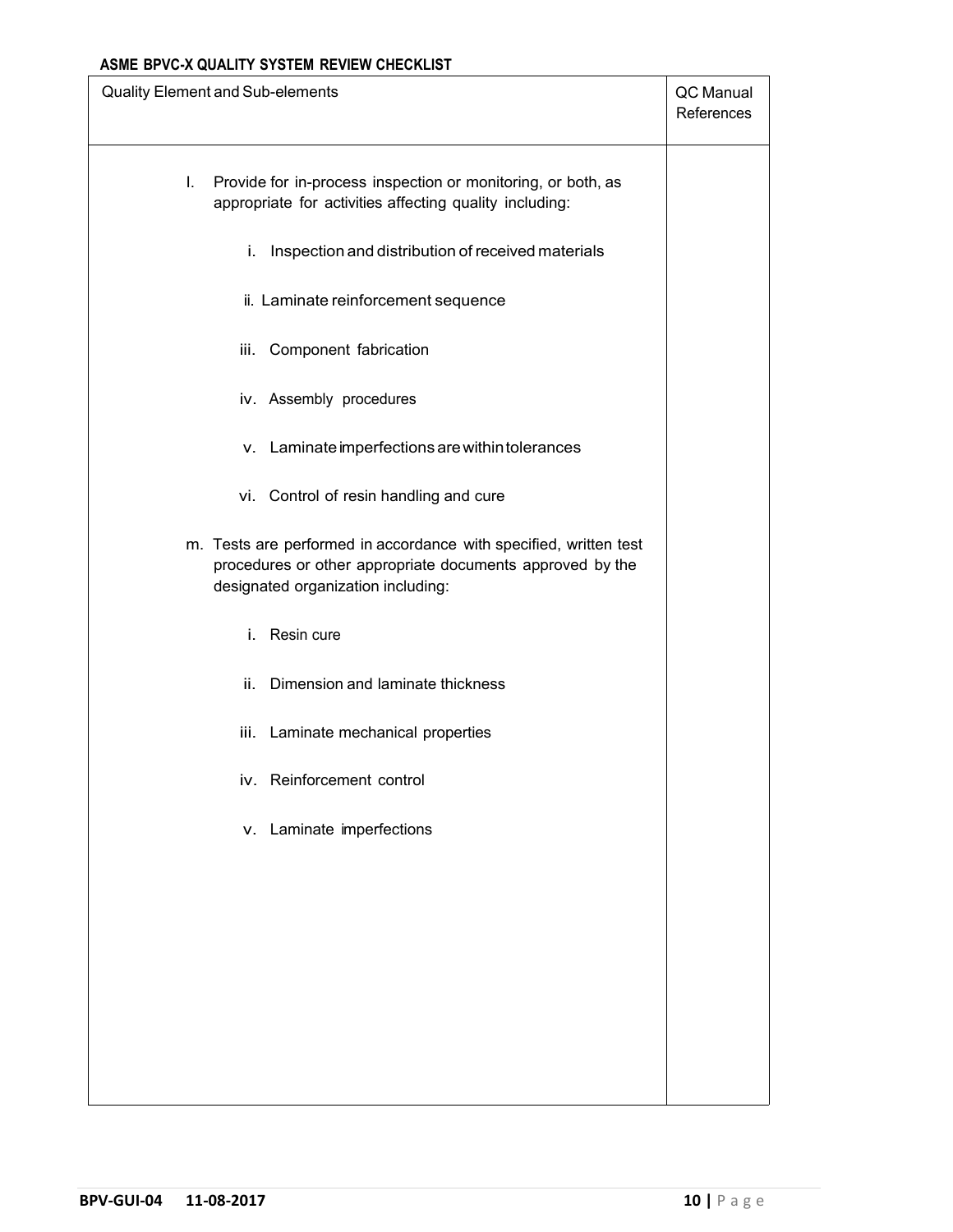| Quality Element and Sub-elements                                                                                                                                                                                                                                      | QC Manual<br>References |
|-----------------------------------------------------------------------------------------------------------------------------------------------------------------------------------------------------------------------------------------------------------------------|-------------------------|
| vi. Pressure tests                                                                                                                                                                                                                                                    |                         |
| vii. Acoustic emission tests                                                                                                                                                                                                                                          |                         |
| 7. Material Receiving Control and Identity                                                                                                                                                                                                                            |                         |
| Procedures for material control exist to assure that the material<br>а.<br>received is properly identified and has documentation,<br>including, as applicable, required material certifications or<br>material test reports, to satisfy Code requirements as ordered. |                         |
| b. The material control system assures that only the intended<br>material is used in Code construction.                                                                                                                                                               |                         |
| If substitution of materials is allowed, the applicable<br>C.<br>procedures for control of this activity are documented,<br>including designation of the individual authorized to approve<br>substitutions.                                                           |                         |
| d. The title of the individual responsible for identifying the need<br>for material test reports or certificate of compliance is<br>designated.                                                                                                                       |                         |
| The title of the individual responsible for performing a receiving<br>е. –<br>inspection of Code materials is designated.                                                                                                                                             |                         |
| Information to be provided to the receiving inspector<br>f.<br>concerning the characteristics to be checked is documented.                                                                                                                                            |                         |
| A procedure exists for handling materials that are found to be<br>g.<br>nonconforming at receiving inspection.                                                                                                                                                        |                         |
| If further material testing is required to be performed at<br>h.<br>receiving inspection or during manufacturing operations, the<br>applicable procedures for control of this activity are<br>documented.                                                             |                         |
| i.<br>Measures are established to assure the proper marking, handling<br>and storage of materials.                                                                                                                                                                    |                         |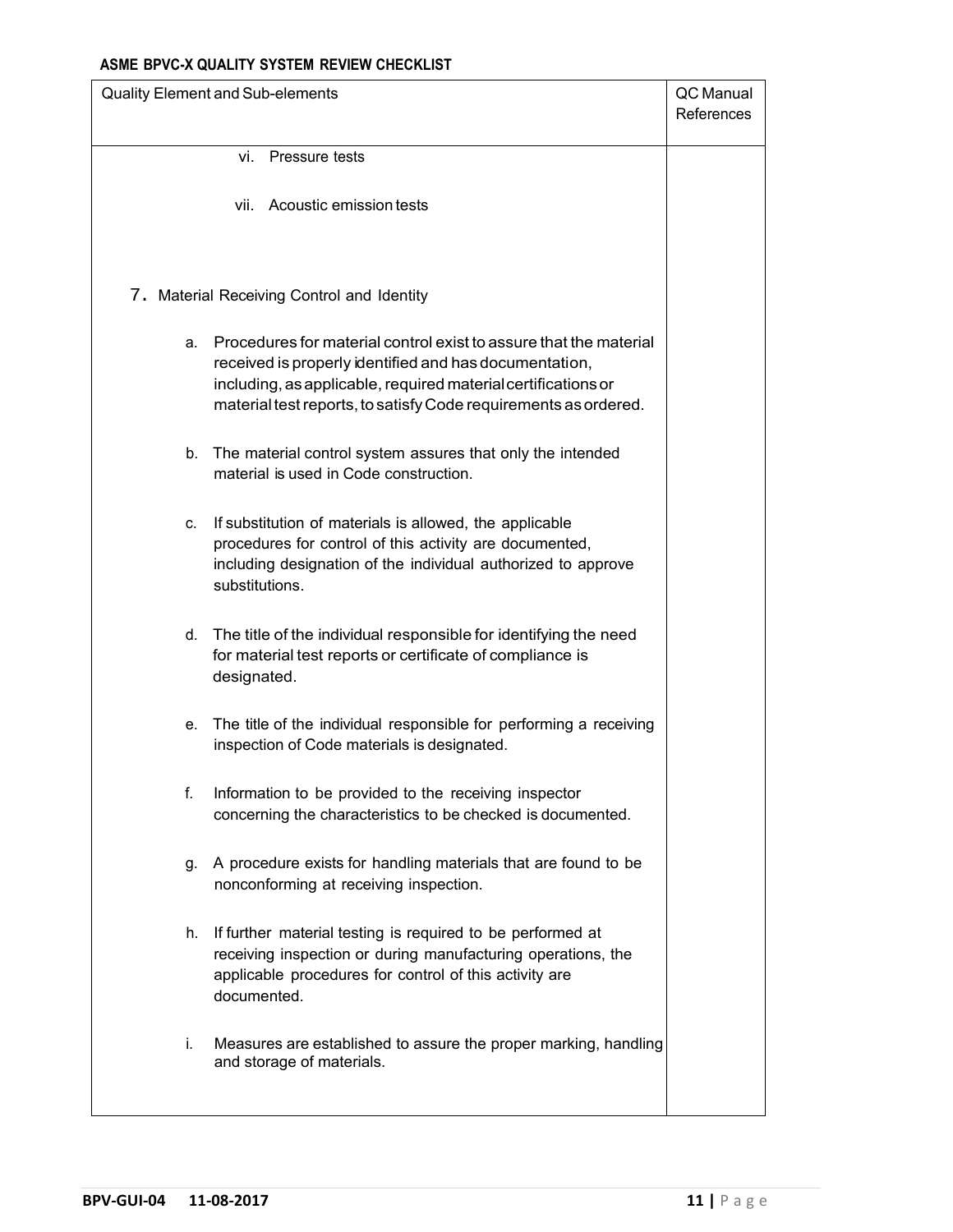| Quality Element and Sub-elements                                                                                                                                                                                           | QC Manual<br>References                         |
|----------------------------------------------------------------------------------------------------------------------------------------------------------------------------------------------------------------------------|-------------------------------------------------|
| Procedure for inspection of incoming materials including;<br>j.                                                                                                                                                            |                                                 |
| i. Resin                                                                                                                                                                                                                   |                                                 |
| Reinforcement<br>ii.                                                                                                                                                                                                       |                                                 |
| iii. Curing agents                                                                                                                                                                                                         |                                                 |
| 8.<br>Nonconforming Material and Repairs                                                                                                                                                                                   |                                                 |
| a. A procedure exists for the correction of nonconformities.<br>Where AI involvement is required by the Code, the procedure is<br>agreed upon with the Al. The procedure provides for:                                     |                                                 |
| i. identifying those responsible for the resolution of<br>nonconformities;                                                                                                                                                 |                                                 |
| identifying and controlling further processing of<br>ii.<br>nonconforming items until final disposition;                                                                                                                   |                                                 |
| iii. documenting the nonconformance and its disposition.                                                                                                                                                                   |                                                 |
| iv. Note: A nonconformity is any condition which does not<br>comply with the applicable rules of the Code, QC<br>Manual or other specified requirements.<br>Nonconformities must be corrected before the<br>with the Code. | completed component can be considered to comply |
| 9. Resin Control                                                                                                                                                                                                           |                                                 |
| a. specification and mixing procedures                                                                                                                                                                                     |                                                 |
| b. storage, issuance, handling, and disposal of resins, catalysts,<br>fillers, and pigments                                                                                                                                |                                                 |
| method used to maintain identification of resins during<br>C.<br>fabrication                                                                                                                                               |                                                 |
|                                                                                                                                                                                                                            |                                                 |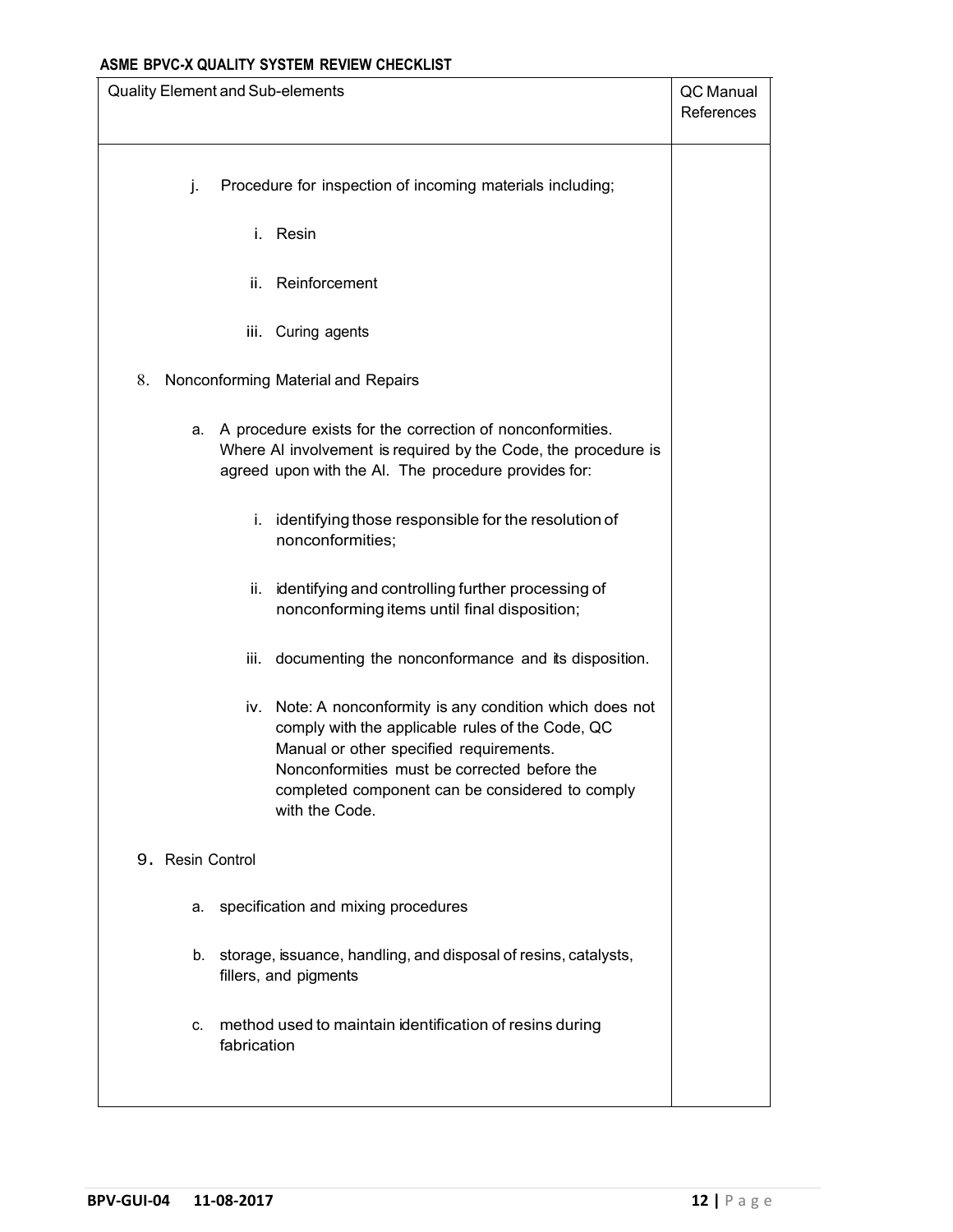| Quality Element and Sub-elements                                                                                                                                                 | QC Manual<br>References |
|----------------------------------------------------------------------------------------------------------------------------------------------------------------------------------|-------------------------|
| 10. Assembly, Fit-Up, and Dimensions Control                                                                                                                                     |                         |
| assembly and fit-up of the pressure vessel and vessel parts to<br>а.<br>ensure compliance with fabrication drawings                                                              |                         |
| adhesive bonding and secondary lay-up of components to<br>b.<br>ensure compliance with fabrication drawings                                                                      |                         |
| dimensional checks as specified by the Code and to ensure<br>C.<br>compliance with fabrication drawings                                                                          |                         |
| 11. Calibration of Measurement and Test Equipment                                                                                                                                |                         |
| A procedure exists for the calibration of examination,<br>а.<br>measuring and test equipment used in fulfillment of applicable<br>Code requirements.                             |                         |
| Measures are established that assure calibration records are<br>b.<br>maintained and that status indicators are used to indicate the<br>current calibration status of equipment. |                         |
| 12. Forms                                                                                                                                                                        |                         |
| a. Appropriate forms shall be included an cross-referenced with<br>the items of this Appendix as applicable;                                                                     |                         |
| i. process or traveler's sheets                                                                                                                                                  |                         |
| in-plant inspection and check-off forms<br>ii.                                                                                                                                   |                         |
| procedures and performance qualification forms<br>iii.                                                                                                                           |                         |
| iv. Data Report Forms                                                                                                                                                            |                         |
| Other appropriate forms<br>v.                                                                                                                                                    |                         |
| 13. Self-Auditing                                                                                                                                                                |                         |
| Procedures are in place for regular management review of the<br>а.<br>status and adequacy of the Quality Control System.                                                         |                         |
|                                                                                                                                                                                  |                         |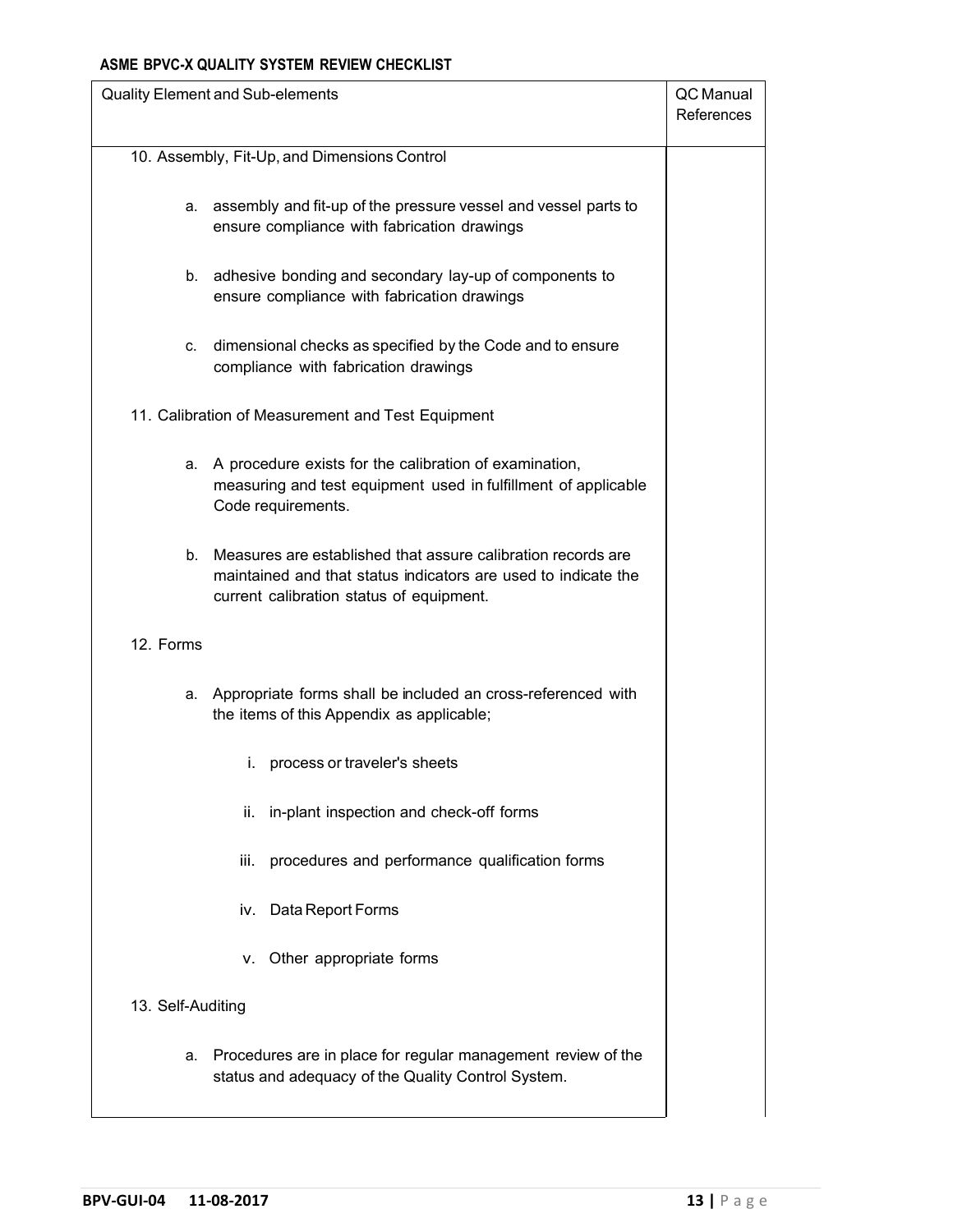| <b>Quality Element and Sub-elements</b>                                                                                                                                                                                                                                                                                                                                                                                                                                                                                   | QC Manual<br>References |
|---------------------------------------------------------------------------------------------------------------------------------------------------------------------------------------------------------------------------------------------------------------------------------------------------------------------------------------------------------------------------------------------------------------------------------------------------------------------------------------------------------------------------|-------------------------|
| 14 Authorized Inspector                                                                                                                                                                                                                                                                                                                                                                                                                                                                                                   |                         |
|                                                                                                                                                                                                                                                                                                                                                                                                                                                                                                                           |                         |
| a. An inspection agreement is established and maintained with an<br>ASME accredited Authorized Inspection Agency. All required<br>inspections are to be performed by the AIA of Record (the AIA<br>identified on the application). Alternatively, When the<br>purchaser requests another AIA (Secondary AIA) to perform<br>inspection on its projects or Code jobs or whenever the AIA of<br>Record cannot provide coverage for inspections at a specific<br>field site the following shall be included in the QC Manual: |                         |
| i. Description of how different AIA's will perform<br>activities under their Certificate(s) of Authorization;                                                                                                                                                                                                                                                                                                                                                                                                             |                         |
| ii. Ensure the Certificate Holder has a contract or<br>agreement with the AIA performing the shop/field<br>activities; and                                                                                                                                                                                                                                                                                                                                                                                                |                         |
| iii. Show evidence that this program has been accepted by<br>the AIA of Record.                                                                                                                                                                                                                                                                                                                                                                                                                                           |                         |
| Note: The provisions for the use of an AIA other than the AIA of<br>Record is not intended for use by a shop working with Mass<br>Production of pressure vessels.                                                                                                                                                                                                                                                                                                                                                         |                         |
| b. A controlled copy of the QC Manual is available to the AI at the<br>plant or construction site where Code activities are being<br>carried out.                                                                                                                                                                                                                                                                                                                                                                         |                         |
| c. The AI has access to all drawings, calculations, specifications,<br>procedures, process sheets, repair procedures, records, test<br>results, and any other documents as necessary for the AI to<br>perform their duties.                                                                                                                                                                                                                                                                                               |                         |
| d. Provisions exist for providing a liaison between the AI and the<br>Manufacturer/Installer.                                                                                                                                                                                                                                                                                                                                                                                                                             |                         |
| e. Provisions exist for free access for the AI and the Inspection<br>Supervisor to all areas involving Code activities.                                                                                                                                                                                                                                                                                                                                                                                                   |                         |
| f.<br>Provisions exist to assure that all Code required inspections by<br>the AI are performed.                                                                                                                                                                                                                                                                                                                                                                                                                           |                         |